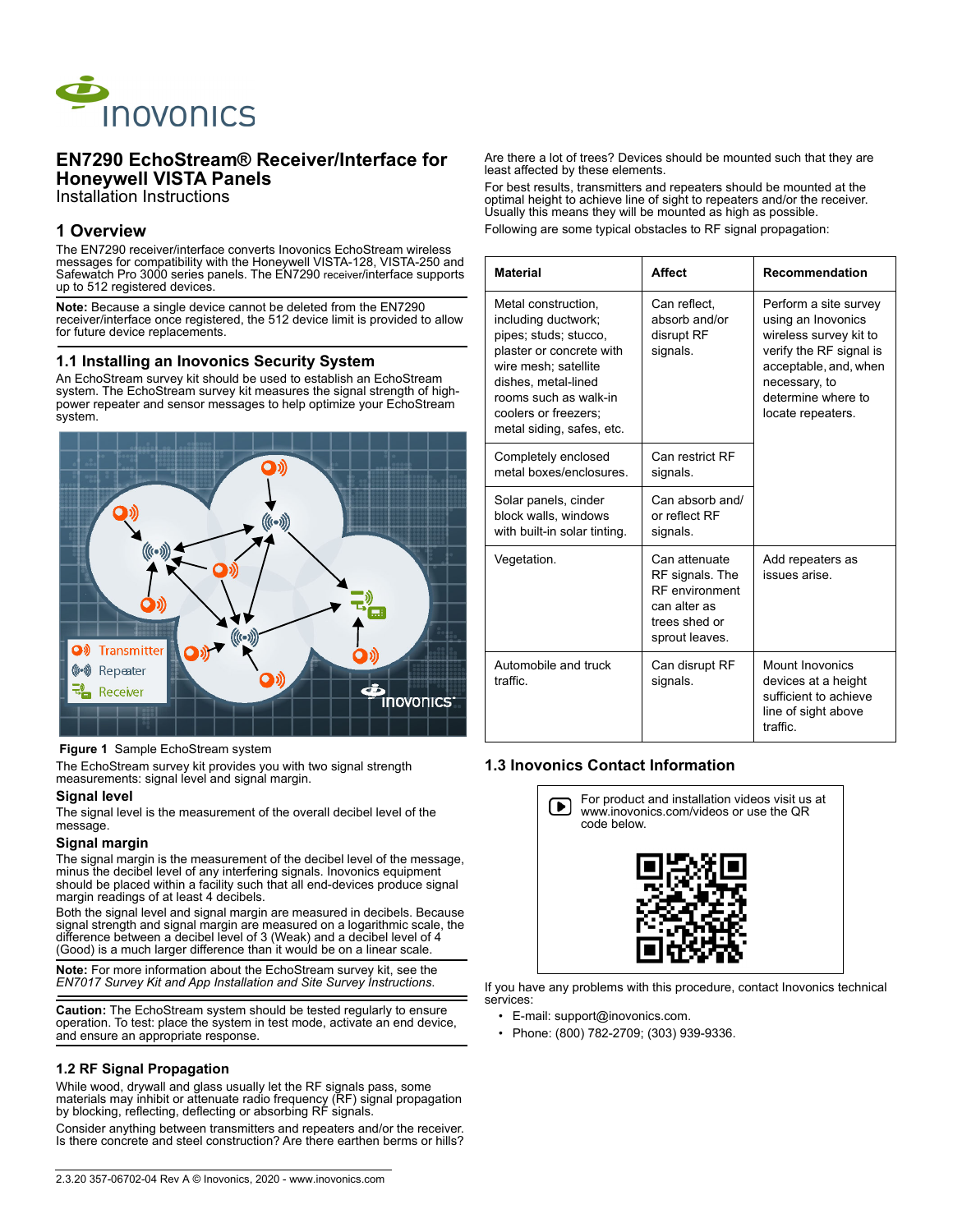## **1.4 EN7290 Receiver/Interface Front Panel**



 **Figure 2** EN7290 receiver/interface front panel

| <b>A</b> Power LED <b>B</b> RF Comms<br>I FD. | <b>C</b> Data In LED | <b>D</b> Data Out LED |
|-----------------------------------------------|----------------------|-----------------------|
|-----------------------------------------------|----------------------|-----------------------|

### **Operation LEDs**

Power LED: Off when less than 9.5 VDC is applied to the EN7290 receiver/ interface; lit when the EN7290 receiver/interface is receiving at least 10 VDC.

RF Comms LED: Blinks when the EN7290 receiver/interface is receiving an RF transmission from a registered Inovonics device or senses a tamper condition.

Data In LED: Blinks when the EN7290 receiver/interface is receiving data from the panel.

Data Out LED: Blinks when the EN7290 receiver/interface is sending data to the panel.

## **1.5 EN7290 Receiver/Interface Components**



 **Figure 3** EN7290 receiver/interface internal components

| <b>A</b> Mounting holes                   | <b>B</b> Housing release tab <b>C</b> Side cabling                 | knockout                              |
|-------------------------------------------|--------------------------------------------------------------------|---------------------------------------|
| <b>D</b> Bottom cabling<br>knockout       | <b>E</b> EN7290 power/data <b>F</b> Reset button<br>terminal block |                                       |
| <b>G</b> Device address DIP<br>switches   | <b>H</b> Power I FD                                                | RF comms LFD                          |
| J Data in LED                             | <b>K</b> Clear LED                                                 | <b>L</b> Registration button          |
| <b>M</b> Registration LED                 | <b>N</b> Housing tamper<br>spring and switch                       | <b>O</b> Decode LED                   |
| <b>P</b> Frequency band<br>selection pins | <b>Q</b> Serial receive LED                                        | <b>R</b> Serial transmit I FD         |
| <b>S</b> Antenna                          | <b>T</b> Data out LED                                              | <b>U</b> Wall tamper<br>mounting hole |

## **1.6 What's in the Carton**

- Five drywall anchors.
- Five mounting screws.

# **2 Installation and Startup**

**Caution:** Do not remove the printed circuit boards (pcbs) from the housing. Removing the pcbs from the EN7290 receiver/interface housing can damage the connector between the two boards, as well as the board components.

### **2.1 Installation Notes**

- These products are designed to be maintained by professional security technicians.
- Products are tested for indoor use.
- Do not mount wireless smoke detectors, co detectors, initiating device transmitters or repeaters to removable surfaces, such as ceiling tiles.
- All products should be manually tested weekly.
- The EN7290 must be installed within 30 m (98.5 ft) of control unit.
- Low power transmitters shall be limited to a single initiating device.

# **3 Select the Frequency Band**

EchoStream products are able to use a range of radio frequencies, and are shipped from Inovonics set for your geographic area.

- The jumper will be set on the two pins marked NZ to set the frequency range to 921-928 MHz for New Zealand.
- The iumper will be set on the two pins marked AU to set the frequency range to 915-928 MHz for Australia.
- The jumper will be removed to set the frequency band to 902-928 MHz for North America.
- **1.** Use a small screwdriver to press the housing release tab; separate the housing.
- **2.** Ensure the frequency band is set for your geographic are.
- **3.** If the frequency band is not set for your geographic area, place a selection jumper on the appropriate frequency band selection pins to select Australia or New Zealand, or remove it for North America.

**Note:** Only devices set for use in North America are configured for UL installations.

**4.** If the EN7290 receiver/interface is powered on, remove and restore the power source to reset.

## **4 Connect the EN7290 Receiver/Interface to Control Panel**

The EN7290 receiver/interface can be connected to Honeywell VISTA-128, VISTA-250 and Safewatch Pro 3000 series panels.To connect the EN7290 receiver/interface to a Honeywell VISTA panel proceed to Vista-128 or VISTA-250 panel proceed to "Connect the EN7290 Receiver/Interface to VISTA Panel" on page 2; to connect the EN7290 receiver/interface to a Honeywell Safewatch Pro 3000 series panel (for UL 1023 and ULC/ORD-C1023-74 only) skip to "Connect the EN7290 Receiver/Interface to Safewatch Pro 3000 Panel (for UL 1023 and ULC/ORD-C1023-74 only)" on page 3.

## **4.1 Connect the EN7290 Receiver/Interface to VISTA Panel**

**Note:** Use 18 - 22 gauge wire for all cabling, and ensure torque on the screw terminals is between 2.5 and 3.5 inch-pounds.

- **1.** Referring to Figure 4, connect one end of a length of cabling to the EN7290 receiver/interface positive (+) screw terminal (figure 3, E); connect the other end to screw terminal 6 on the VISTA control panel.
- **2.** Connect one end of a length of cabling to the EN7290 receiver/interface negative (-) screw terminal; connect the other end to screw terminal 7 on the VISTA control panel.
- **3.** Connect one end of a length of cabling to the EN7290 receiver/interface data out (DO) screw terminal; connect the other end to screw terminal 8 on the VISTA control panel.
- **4.** Connect one end of a length of cabling to the EN7290 receiver/interface data in (DI) screw terminal; connect the other end to screw terminal 9 on the VISTA control panel.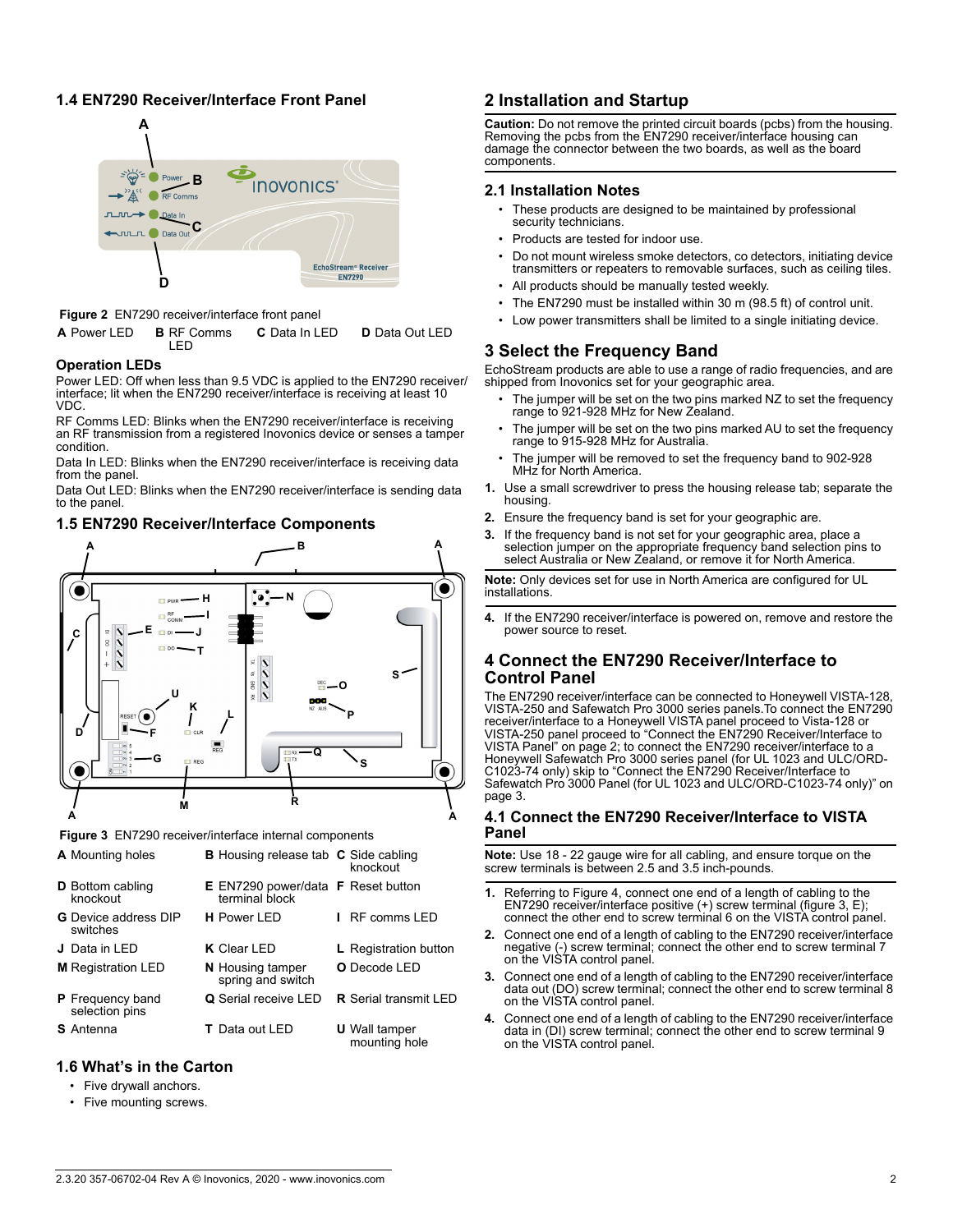

## **Figure 4** EN7290 receiver/interface to VISTA panel cabling

### **Set EN7290 Receiver/Interface Device Address DIP Switches for Vista Panel**

By default the EN7290 receiver/interface device address is set to an address of 6.

To set the EN7290 receiver/interface's device address:

- **5.** The device address DIP switches are shipped with a protective film left over from the manufacturing process. Remove and discard the protective film.
- **6.** Referencing Figure 5, set the device address DIP switches to an unused address (figure 3, G).

**Note:** Inovonics recommends a device address of 6.



 **Figure 5** Device address DIP switch settings (6 shown)

**Note:** Switches 1 and 5 are not used. They should remain in the off position.

#### **Program EN7290 Receiver/Interface Device Address to the Vista Panel**

The EN7290 receiver/interface device address will need to be programmed to the control panel.

- To program the receiver/interface device address to the control panel.
- **7.** Enter program mode on the control panel.
- **8.** Enter #93.
- **9.** Scroll to Device Prog.
- **10.** Enter the device address chosen in section .
	- For example: Using the recommended setting of 06, enter 06.
- **11.** Enter the device type 03 for RF receiver (expander)
- $\cdot$  a. House ID = 00
- **12.** Enter 00 to quit.
- **13.** Quit menu mode.
- **14.** Exit program mode.

### **4.2 Connect the EN7290 Receiver/Interface to Safewatch Pro 3000 Panel (for UL 1023 and ULC/ORD-C1023-74 only)**

**Note:** Use 18 - 22 gauge wire for all cabling, and ensure torque on the screw terminals is between 2.5 and 3.5 inch-pounds.

**1.** Referring to Figure 4, connect one end of a length of cabling to the EN7290 receiver/interface positive (+) screw terminal (figure 3, E); connect the other end to screw terminal 5 on the Safewatch Pro 3000 control panel.

- **2.** Connect one end of a length of cabling to the EN7290 receiver/interface negative (-) screw terminal; connect the other end to screw terminal 4 on the Safewatch Pro 3000 control panel.
- **3.** Connect one end of a length of cabling to the EN7290 receiver/interface data out (DO) screw terminal; connect the other end to screw terminal 6 on the Safewatch Pro 3000 control panel.
- **4.** Connect one end of a length of cabling to the EN7290 receiver/interface data in (DI) screw terminal; connect the other end to screw terminal 7 on the Safewatch Pro 3000 control panel.



 **Figure 6** EN7290 receiver/interface to Safewatch Pro 3000 panel cabling **Set EN7290 Receiver/Interface Device Address DIP Switches for Safewatch Pro 3000 Panel**

By default the EN7290 receiver/interface device address is set to an address of 6.

To set the EN7290 receiver/interface's device address for a Safewatch Pro 3000 panel:

- **5.** The device address DIP switches are shipped with a protective film left over from the manufacturing process. Remove and discard the protective film.
- **6.** Referencing Figure 7, set all device address DIP switches to the off position, indicating an address of 0, for the Safewatch Pro 3000 (figure 3, G).

| On             |   | Switch<br>Position | <b>Receiver Address Settings</b> |    |    |    |    |    |    |    |
|----------------|---|--------------------|----------------------------------|----|----|----|----|----|----|----|
|                |   |                    | Ω                                |    | 2  | 3  | 4  | 5  | 6  |    |
| $\omega$       | 5 | 5                  | Not Used                         |    |    |    |    |    |    |    |
| $\overline{ }$ |   |                    |                                  | On | ۰  | On |    | On | ٠  | On |
| $\infty$       | 3 | 3                  |                                  |    | On | On | ۰  |    | On | On |
| $\sim$         | 2 |                    |                                  |    |    | ۰  | On | On | On | On |
| I              |   |                    | Not Used                         |    |    |    |    |    |    |    |

 **Figure 7** Device address DIP switch settings (0 shown)

### **5 Register Inovonics Devices**

**Caution:** Either the panel or the panel power supply should have a battery backup during registration. If power is lost during registration, data can be lost or corrupted. (See section 8, "Clear All Registered Devices" to clear a corrupted registration table.)

**Note:** During the registration process, it is possible for the EN7290 receiver/interface to miss alarm and status messages.

**Caution:** A missing/inoperative transmitter shall be reported as a latching trouble signal at the control panel within four hours or less.

All devices must be registered with the EN7290 receiver/interface as well as the control panel, and must be registered with the EN7290 receiver/ interface first. You will use each transmitter's six-digit TXID number for control panel registration. The TXID number can be found on a label on the device's pcb, as shown here:

#### 2.3.20 357-06702-04 Rev A © Inovonics, 2020 - www.inovonics.com 3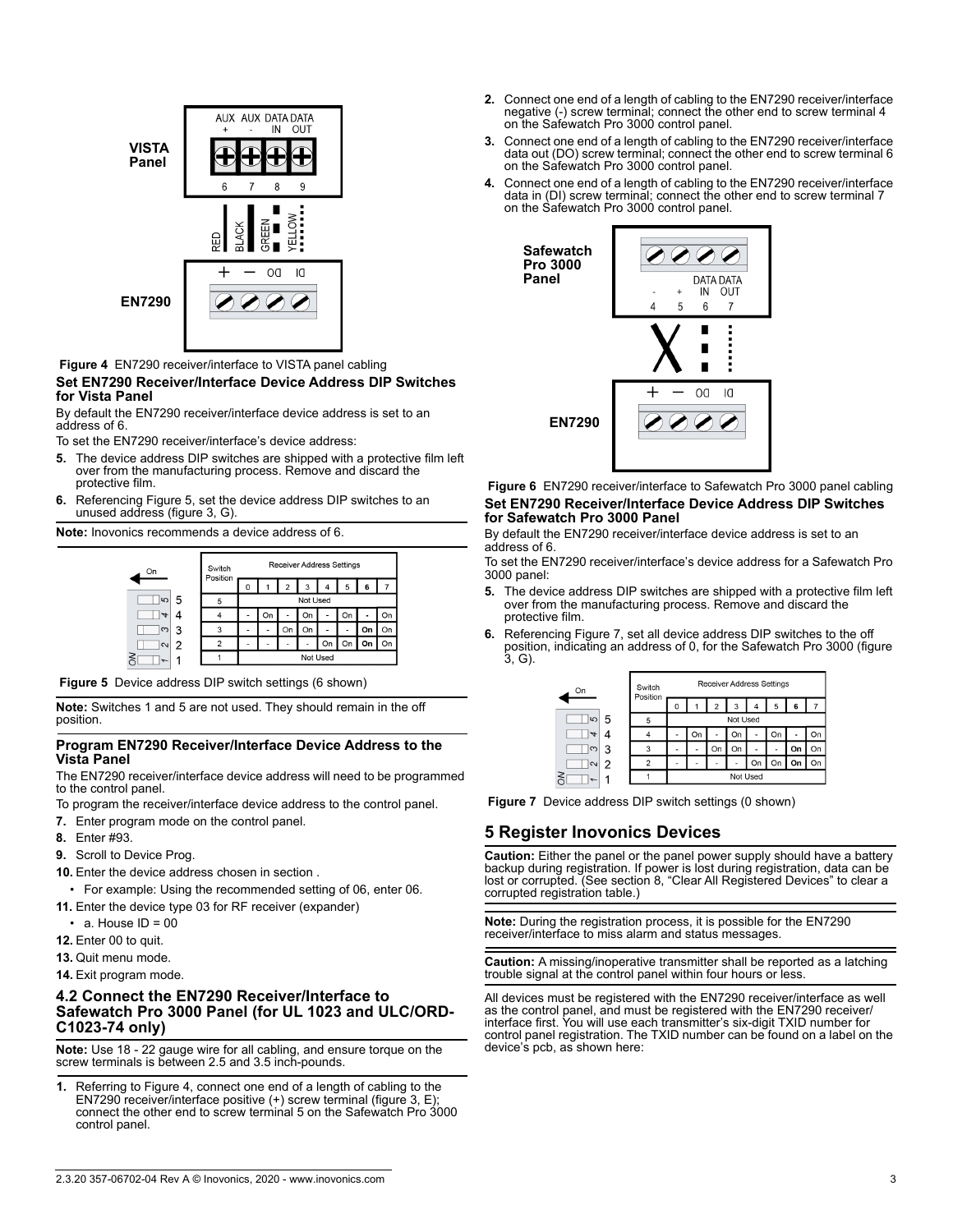

**Note:** There is the small possibility of duplicate TXID numbers occurring on Inovonics devices. Before registration, make sure every TXID number is unique. If you find a duplicate TXID, contact Inovonics technical services.

**Note:** See the VISTA panel documentation for detailed registration instructions.

To register an Inovonics device to the EN7290 interface/receiver:

- **1.** Toggle the housing tamper switch to ensure the receiver/interface is ready to enter registration mode (figure 3, N).
- **2.** Referring to Figure 3, "EN7290 receiver/interface internal components" on page 2, press the registration button (figure 3, L).
	- When the EN7290 receiver/interface has entered registration mode, the registration LED will turn on and stay lit.

**Note:** If attempting to enter registration when power is too low, the registration LED will not light.

**3.** Press the reset button on the device to be registered.

- Upon successful registration, the registration LED will flash five times quickly and remain on.
- If the device has already been registered, the registration LED will blink once and then remain on.
- **4.** Repeat step 3 for all devices that need to be registered.
- **5.** When all devices have been registered, press and release the housing tamper switch (or replace the housing). You can also press the reset button to exit registration mode (figure 3, F).
	- When the EN7290 receiver/interface has exited registration mode, the registration LED will turn off.
- **6.** When prompted by the Vista panel, enter a leading 0 followed by the six digit serial number of the Inovonics device.
- **7.** Program the Inovonics devices to the control panel using the following table.

**Note:** Contact Inovonics for a list of other compatible devices.

### **Table 1: EN7290 Supported Transmitters**

| Model            | <b>Product</b>                                              | Input<br>Type | Loop<br><b>Number</b> |
|------------------|-------------------------------------------------------------|---------------|-----------------------|
| <b>EN1215EOL</b> | Universal transmitter with wall<br>tamper                   | RF            | 1                     |
| EN1215WEOL       | Door/window transmitter with<br>wall tamper and reed switch | <b>RF</b>     | 1 or 2                |
| <b>EN1223D</b>   | Double-button, water resistant<br>pendant transmitter       | RF            | 1                     |
| <b>EN1235SF</b>  | Single-button, fixed position<br>pendant transmitter        | RF            | 1                     |
| <b>EN1235DF</b>  | Double-button, fixed position<br>pendant transmitter        | RF            | 1                     |
| EN1244           | Wireless smoke detector                                     | RF            | 1                     |
| EN1245           | CO detector                                                 | RF            | 1                     |

### **Table 1: EN7290 Supported Transmitters**

| EN1249          | <b>Billtrap transmitter</b>  | <b>RF</b> |          |
|-----------------|------------------------------|-----------|----------|
| <b>EN1261HT</b> | High-traffic motion detector | RF        |          |
| EN1941          | One-way binary RF module     | RF        | 1 or $2$ |
| EN5040-T        | High power repeater          | RF        |          |

# **6 Enable the Wall Tamper**

The wall tamper must be enabled. If the EN7290 receiver/interface is removed from the wall, the cutout on the back of the housing will detach, activating a tamper alarm. To enable the wall tamper.

**8.** Making sure to be careful not to damage the pcb or components, use a Phillips screwdriver to attach one of the mounting screws to the wall through the wall tamper mounting hole (figure 3, U).

# **7 Mount the EN7290 Receiver/Interface**

**Caution:** Mount the receiver/interface and attached components in a location removed from metal. Metal objects (duct work, wire mesh screens, boxes) will reduce wireless range.

**Note:** For UL listed systems containing a UL hold-up switch, the EN7290 must be located within three feet of a system keypad in a location out of sight from the protected premise.

- **1.** Route the cabling through either the side cabling knockout or the bottom cabling knockout (figure 3, C,D).
- If using the bottom cabling knockout, it will need to be removed from the housing. Working from the back of the housing so as not to damage the pcb, use a pair of small diagonal cutters to cut the plastic ribs holding the knockout in place.
- **2.** Referring to Figure 3, "EN7290 receiver/interface internal components," on page 2, mount the EN7290 receiver/interface through the four corner mounting holes using a Phillips screwdriver and the included mounting screws (figure 3, A).
	- Make sure the screwdriver does not come in contact with the pcbs. The connector between the two pcbs and/or pcb components can be damaged.
- **3.** Check that the housing tamper spring is in place and makes contact with the top of the housing (figure 3, N).
- **4.** Check to make sure the antennae will not be bent or damaged when closing the housing (figure 3, S).
- **5.** Close the housing.

## **8 Clear All Registered Devices**

Although the number of registered devices is limited by the Honeywell VISTA panel to either 128 or 250 devices, the EN7290 receiver/interface supports up to 512 registered devices. The reason for this is that single devices cannot be deleted from the EN7290 receiver/interface once registered, so the 512 device limit is provided to allow for future device replacements.

If the EN7290 receiver/interface ever does reach 512 devices, the registration LED will flash once and extinguish if the registration button is pressed.

Although individual devices cannot be deleted, the EN7290 receiver/ interface can be cleared, deleting all registered devices. Registration information can also be cleared if it is corrupted.

- To clear the EN7290 receiver/interface of all registration information:
- **1.** Referring to Figure 3, "EN7290 receiver/interface internal components" on page 2, press and release the reset button (figure 3, F).
- **2.** Wait one second.
- **3.** Within four seconds:
	- **a.** Toggle the housing tamper switch (figure 3, N).
	- **b.** Press the registration button three times (figure 3, L).
- **4.** The clear registration LED will begin flashing four times per second. Within 15 seconds of the clear registration LED beginning to flash press and hold the clear registration button until the clear registration LED lights solid, indicating that registration has been cleared.
	- The clear registration button will need to be held for approximately five seconds.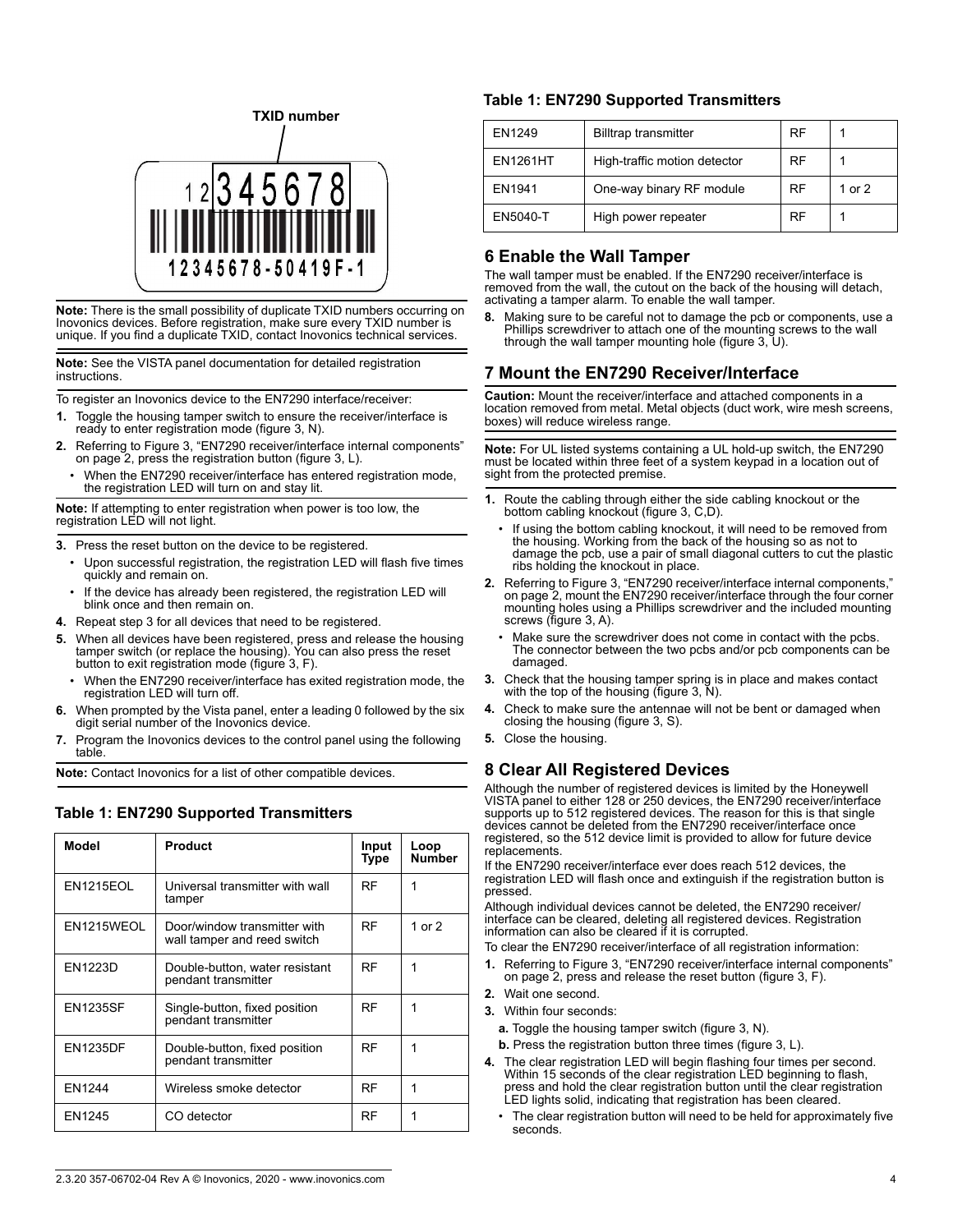**Note:** The clear registration LED will remain lit solid whenever there are no wireless devices registered, including immediately after it is shipped from the factory.

# **9 Specifications**

Housing dimensions: 6.38" x 3.60" x 1.10" (162.0 mm x 91.4 mm x 27.9 mm).

Weight: 7.2 oz (204g).

Power requirement: 12 VDC at 125 mA.

Operating environment: 32°F to 122°F (0°C to 50°C) up to 90% relative humidity (non-condensing).

Receiver type: Frequency hopping spread spectrum.

Operating frequency: 902-928 MHz.

UL listings: UL 365, UL 609, UL 985, UL 1023, ULC/ORD-C1023-74, UL 1610, UL 1076.

Compatible repeater and transmitters for UL installations: EN5040-T, EN1215EOL, EN1215WEOL, EN1223D, EN1235SF, EN1235DF, EN1244, EN1245, EN1249, EN1261HT.

Compatible Honeywell panels: Safewatch Pro 3000 (UL1023 and ULC/ ORD-C1023-74 only), VISTA-128BPT, VISTA-128BPTSIA, VISTA-250BPT, VISTA-128FBP, VISTA-250FBP, VISTA-128FBPT, VISTA-250FBPT.

**Note:** Inovonics supports recycling and reuse whenever possible. Please recycle these parts using a certified electronics recycler.

# **10 Television and Radio Interference**

This equipment has been tested and found to comply with the limits for a Class B digital device, pursuant to Part 15 of the FCC Rules. These limits are designed to provide reasonable protection against harmful interference in a residential installation. This equipment generates, uses and can radiate radio frequency energy and, if not installed and used in accordance with the instructions, may cause harmful interference to radio communications. However, there is no guarantee that interference will not occur in a particular installation. If this equipment does cause harmful interference to radio or television reception, which can be determined by turning the equipment off and on, the user is encouraged to try to correct the interference by one or more of the following measures:

- 
- Reorient or relocate the receiving antenna. Increase the separation between the equipment and receiver.
- Connect the equipment into an outlet on a circuit different from that to which the receiver is connected.
- Consult the dealer or an experienced radio/TV technician for help.

## **11 FCC Part 15 and Innovation, Science and Economic Development Canada (ISED) Compliance**

This device complies with part 15 of the FCC Rules, and ISED licenseexempt RSS standard(s). Operation is subject to the following two conditions: (1) this device may not cause interference, and  $(2)$  this device must accept any interference that may cause undesired operation of the device.

Le présent appareil est conforme aux CNR Innovation, Sciences et Développement économique Canada applicables aux appareils radio exempts de licence. L'exploitation est autorisée aux deux conditions suivantes: (1) l'appareil ne doit pas produire de brouillage, et (2) l'utilisateur de l'appareil doit accepter tout brouillage radioélectrique subi, même si le brouillage est susceptible d'en compromettre le fonctionnement.

**Caution:** Changes or modifications not expressly approved by the party responsible for compliance could void the user's authority to operate the equipment.

# **12 Radiation Exposure Limits**

### **12.1 FCC**

This equipment complies with FCC radiation exposure limits set forth for an uncontrolled environment. In order to avoid the possibility of exceeding the FCC radio frequency exposure limits, human proximity to the antenna shall not be less than 20 cm during normal operation and must not be co-located or operating in conjunction with any other antenna or transmitter.

## **12.2 ISED**

This equipment complies with ISED RSS-102 radiation exposure limits set forth for an uncontrolled environment. This transmitter must be installed to provide a separation distance of at least 20 cm from all persons and must not be co-located or operating in conjunction with any other antenna or transmitter.

Cet équipement est conforme avec ISED RSS-102 des limites d'exposition aux rayonnements définies pour un environnement non contrôlé. Cet émetteur doit être installé à au moins 20 cm de toute personne et ne doit pas être colocalisé ou fonctionner en association avec une autre antenne ou émetteur.